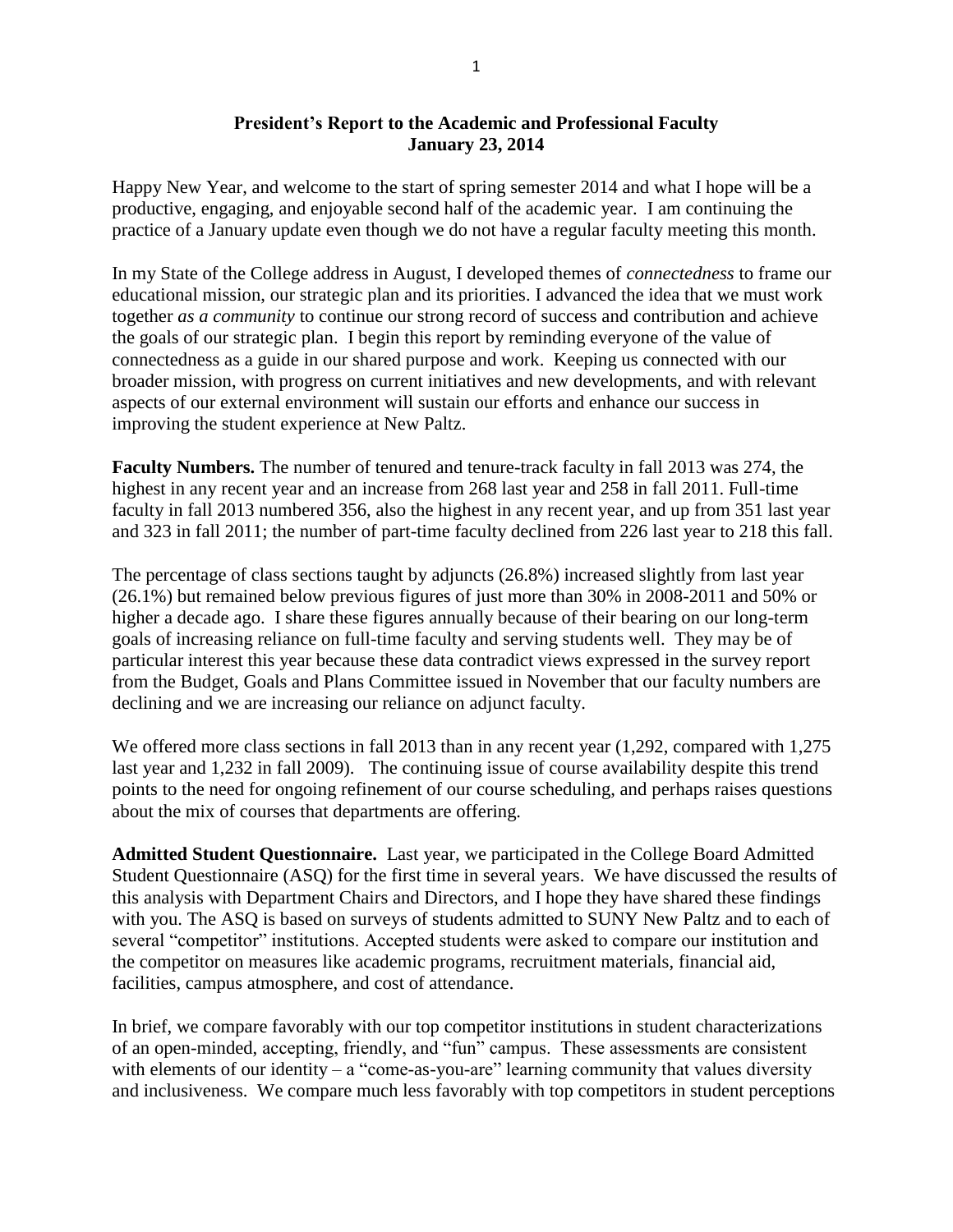and images about academic reputation, level of academic challenge, special academic programs, selectivity, preparation for career, academic facilities, and availability and quality of majors.

It may be tempting to dismiss such assessments, but accepted students (and their parents) make enrollment decisions based on *their* perception, not *our* sense of reality. We must work to correct misperceptions through our communication and marketing initiatives, both internal and external. For example, Admissions tour guides are already highlighting more strongly our academic strengths and we are showcasing stories of academic success on our website's homepage.

Marketing the College and communicating our strengths are everyone's job, and some efforts demand stronger faculty and department involvement. For example, in the discussion of ASQ findings at the December Administrative Council meeting, the point was made that perceptions formed by prospective students about our academic rigor are not enhanced by faculty websites that are outdated, contain no information about scholarly interests or accomplishments, or simply don't exist. Detailed instructions on updating your faculty listing in my.newpaltz.edu can be found [here.](http://www.newpaltz.edu/ocm/directory_directions.html) The savvy prospective students we want to recruit are curious about the excellent work being conducted by New Paltz faculty, and we must take steps to connect them with faculty interests and accomplishments.

At the February meeting of the Administrative Council, we will discuss an initiative to be accomplished in the coming weeks to create departmental "brag sheets" – 10 or so items that highlight major strengths and accomplishments of each academic and administrative department, to be incorporated into admissions material and throughout our department website pages. Such a project supports our strategic plan initiative of marketing New Paltz more effectively. The ASQ findings and enrollment concerns (see below) spur immediate action.

A Department Chair who took part in the December discussions about ASQ findings spoke with me later to raise the question that perhaps our level of academic rigor is not what we think it is. Beyond matters of perception, we must be open to asking such questions and to evaluating our academic programs and areas where they fall short of our aspirations. In my 2012 State of the College address, I shared results of the previous spring's survey of graduating seniors that showed that 85% rated their entire educational experience as "excellent or good," but only 37% rated it as "excellent." We should not be satisfied with this modest level of achievement.

Are the judgments of our graduating students rooted in shortcomings that prospective students also sense? Do these form their *a priori* judgments about our academic strengths that lead many strong prospective students to attend other institutions? Identifying and addressing such areas for improvement are the purpose of strategic plan initiatives "Nurture Innovation and the Learning Environment" and "Create an Engaged Living-Learning Community."

**Fund-raising.** In several of the ASQ comparisons, greater scholarship support was identified as a major attraction of a competing institution, underscoring the strategic importance of endowed scholarship support in our fund-raising priorities. Our December 2013 monthly and year-to-date fund-raising totals were strong compared with the past four years, and we continue to connect with new donors while strengthening relationships with current donors. We are developing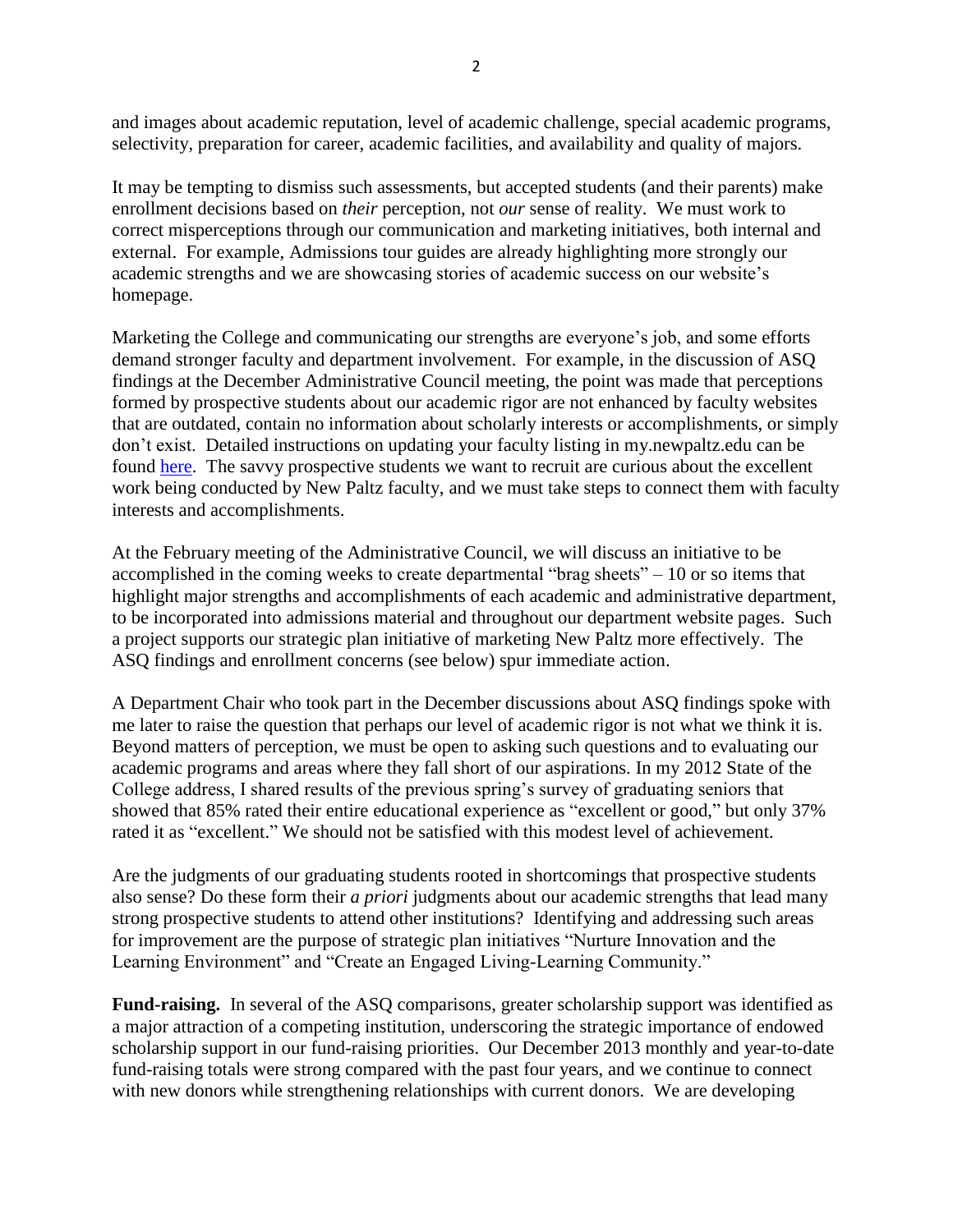strategies to capitalize on naming opportunities in new and renovated facilities. For my meeting next month with our fund-raising steering committee, I am developing case materials to monetize some of our funding priorities and to address the sometimes unstated question among donors and alumni of "why should I give to a public university that gets its funding from the state?" – a seemingly simple issue but one requiring a nuanced response.

**Enrollment Updates.** More than 500 students enrolled in our winter online session, compared with 139 last year. This program was a resounding success. I am grateful to the faculty and departments who pitched in to plan and offer courses and to encourage students to seize this opportunity to advance in their academic programs and reduce semester scheduling bottlenecks. I am aware of the hard work of teaching online, and appreciate the dedication and commitment of faculty who gave time and effort during the break to serve our students and our academic mission in this way. In accordance with the priority placed on online learning in our strategic plan and the "Open SUNY" initiative, we will continue to evaluate this program and our other online offerings to advance student success and academic progress, being mindful of the role that this program can play in revenue generation.

Our spring semester enrollments are down slightly, although in the first week of class any assessments are preliminary. Overall graduate enrollments are steady with last spring's numbers, although graduate enrollments have dropped by about 500 students in the last six years; enrollments in some graduate programs are relatively stable, while others continue to decline. The Provost and Graduate Dean continue to evaluate programs in which we must dis-invest to be able to reallocate resources to other areas.

We're successful in spite of the deep external challenges we and other colleges face, given the steep competition for highly capable students. A slight decrease in undergraduate enrollment for spring semester stems in part from a great success: the unusually large entering class of 2008 had strong 4-year graduation rates, and the 5-year graduation rate this past spring was also very high (exceeding, for example, the 6-year graduation rate of the 2007 class, as I reported last month). Even though we exceeded our targets for incoming first-year and transfer students for this year, our total enrollment is down in part because the class of 2008 "moved through the pipeline" at a higher rate than we had anticipated a year ago when planning this year's enrollment targets.

While we sought to compensate for this reduction by increasing the size of the incoming spring 2014 transfer student class, transfer student numbers this spring are about the same as last year. Our shortage of on- and near-campus housing was a clear detriment to meeting that goal. Admissions staff judge that we easily could have surpassed an elevated target with more housing. Numerous accepted transfer students complained about not being able to find suitable housing in the community; some asked to delay paying their deposit until they determined whether they would find appropriate housing. A number of students and parents at a recent transfer student orientation spoke with me about their disappointment in the value (cost and quality) of available housing in the community. And we know that many prospective transfer students don't even apply to New Paltz because "the word is out" about our housing shortage.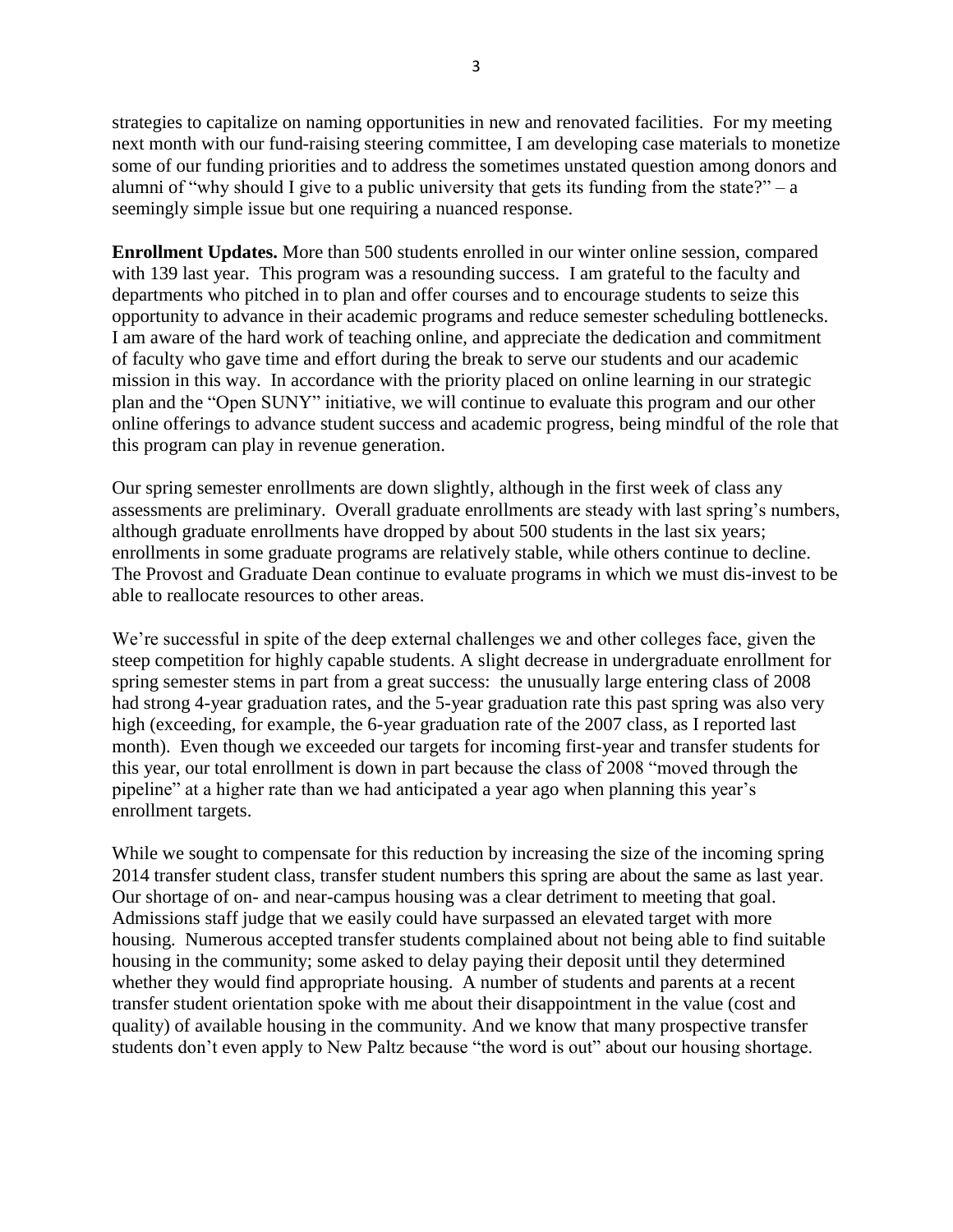I have been writing for some time about the threat that limited housing presents to our continued success. We are seeing that consequence this semester. We do not yet know the final spring revenue totals. However, healthy enrollment of new international students this spring is offsetting to a degree the lower domestic enrollment. Nonetheless, we expect some revenue shortfall this year. We will be able to use campus reserves to manage next year, but the completion of our new residence hall and construction of Park Point before the start of the 2015 academic year will go a long way in making such a gap a one-time, short-term challenge.

To date, our applications for fall 2014 admission are strong, both for first-year and transfer students. As I have written before, students apply to an average of about 8 institutions, and our challenge is not generating lots of applications but in convincing students to choose New Paltz. It will be important for us to continue to address both reality and perception that may lead students to go elsewhere.

**Governor's State of the State and Executive Budget.** A *Chronicle of Higher Education* article on January 3, 2014 assessed what colleges and universities across the nation should expect from state budgets in the coming year. Here are some excerpts: "The new 'good budget' is the noreduction budget"… "Colleges that do hope to see larger appropriations are increasingly having to prove to lawmakers that they deserve them. Accountability has become the watchword of legislators"… "…spending on higher education remains lower than in 2008, and the lukewarm expectations for the next budget cycle reflect overall concerns about the nation's economy"…"What nearly all public colleges can expect during the coming legislative session is higher expectations for how they use the state money they receive" ... "Legislators are also putting the brakes on tuition increases at public colleges over concerns about affordability and student debt."

Governor Cuomo's State of the State address on January 8, 2014 revealed an ambitious agenda that focuses heavily on improving New York's economy, especially that of upstate New York that lags behind that of New York City and the rest of the nation. His vision for SUNY includes continuing the NYSUNY 2020 program (New Paltz has a proposal pending under the current year's program to support growth of our mechanical engineering program and the 3D printing initiative); NYSUNY 2020 is very clearly a targeted, performance-based funding model. The Governor has proposed a program to provide full scholarships to top high school students who enter STEM fields and work in New York for 5 years after graduation. Such an initiative would help New Paltz sustain the increased student interest in STEM majors we have seen the past several years; no details are available at this time on structure and funding of such a program.

The Executive Budget released by Governor Andrew Cuomo on January 21 is fiscally restrained, with limited increases in state funding and a goal to reduce taxes. In its summary of the Governor's budget, the Division of Budget (DOB) used the phraseology of "stable and predictable" funding for SUNY. The budget includes a tuition increase as continuation of the rational tuition policy, with clear expectations of enhanced performance (e.g., increased course offerings, improved graduation rates, and continued access and affordability). The Executive Budget includes \$110 million for a new and expanded NYSUNY2020 and NYCUNY2020 program and \$8 million for the new STEM scholarship program. The budget includes new funding for critical maintenance of facilities but none for new construction and major renovation.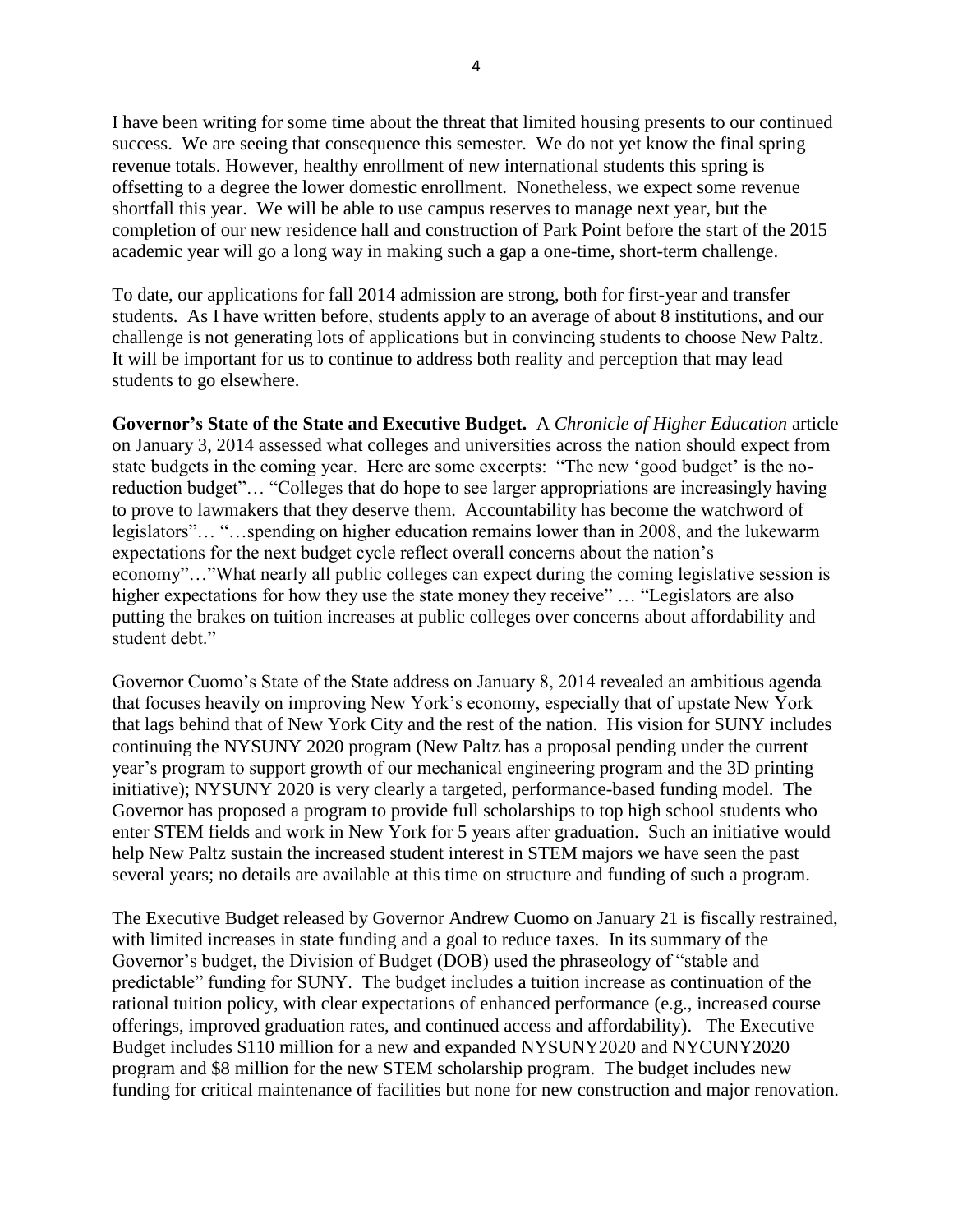The status of Downstate Medical and its major hospital affiliate remains a major financial concern for all of SUNY, including comprehensive campuses like New Paltz.

As we have shared before, the state budget is not final until acted upon by the Legislature. We hope that the budget will be approved by the statutory April 1 deadline so that we can proceed with our plans.

State of the University. In her State of the University Address on January 14 [\(here\)](http://www.suny.edu/chancellor/sou.cfm), SUNY Chancellor Nancy Zimpher highlighted priority initiatives for the coming year. These include:

- **Open SUNY -** launching eight new online degree programs along with making all 12,000 online SUNY courses accessible to every SUNY student. A key goal is to reach the nearly 7 million adults in New York with a high school diploma but no college degree.
- **SUNY Works -** SUNY's cooperative education and paid internship initiative, to be expanded by engaging Fortune 500 companies and other large employers to expand experiential learning opportunities for students.
- **New "Network of Excellence" –** in Arts and Humanities. This and the current four networks (Energy, Healthcare, Neuroscience, and Manufacturing) are intended to encourage research and commercialization by supporting workshops, collaboration, and proposal development for external funding.
- **Diversity Task Force** to be established to evaluate SUNY's diversity and make strategic recommendations for its effective expansion.
- **College Readiness Initiatives** to prepare more young New Yorkers for college and decrease the state's reliance on remedial education by communicating to high school students the academic skills they need for college; creating incentives for high school students to take more mathematics; develop approaches to assess student progress toward college readiness.
- **Incentivizing STEM Careers** to encourage more students to pursue teaching careers in STEM, collaborate with Governor Cuomo on scholarship program for high-school graduates to pursue STEM careers and remain in New York after graduation.

The Chancellor's SUNY highlights for 2013 [\(here\)](http://www.suny.edu/communications/files/Good-News-from-Across-SUNY-Dec2013.pdf) include several call-outs to SUNY New Paltz: the \$1 million award to support our 3D printing initiative; our certificate program in digital design and fabrication; athletic accomplishments in swimming, field hockey, and women't volleyball; inclusion in *U.S. News and World Report, Princeton Review's* Guide to Green Colleges, *Kiplinger's* 2013 Best Values, and *Washington Monthly's* "Best Bang for Your Buck" rankings.

**Budget Process.** Requests for new budget allocations were submitted to Chairs and supervisors by the end of fall semester. Deans and Directors have reviewed those requests and forwarded priorities to Vice Presidents. We will now review those prioritized requests in the context of the campus strategic plan, and develop a ranking of campus priorities to share through consultation with groups identified in the budget timeline on my.newpaltz.edu. As shared previously, we anticipate having substantially fewer funds to allocate for new priorities than the past several years. As noted above, it will be late spring before the state budget and our revenue projections are known so that we can complete this process.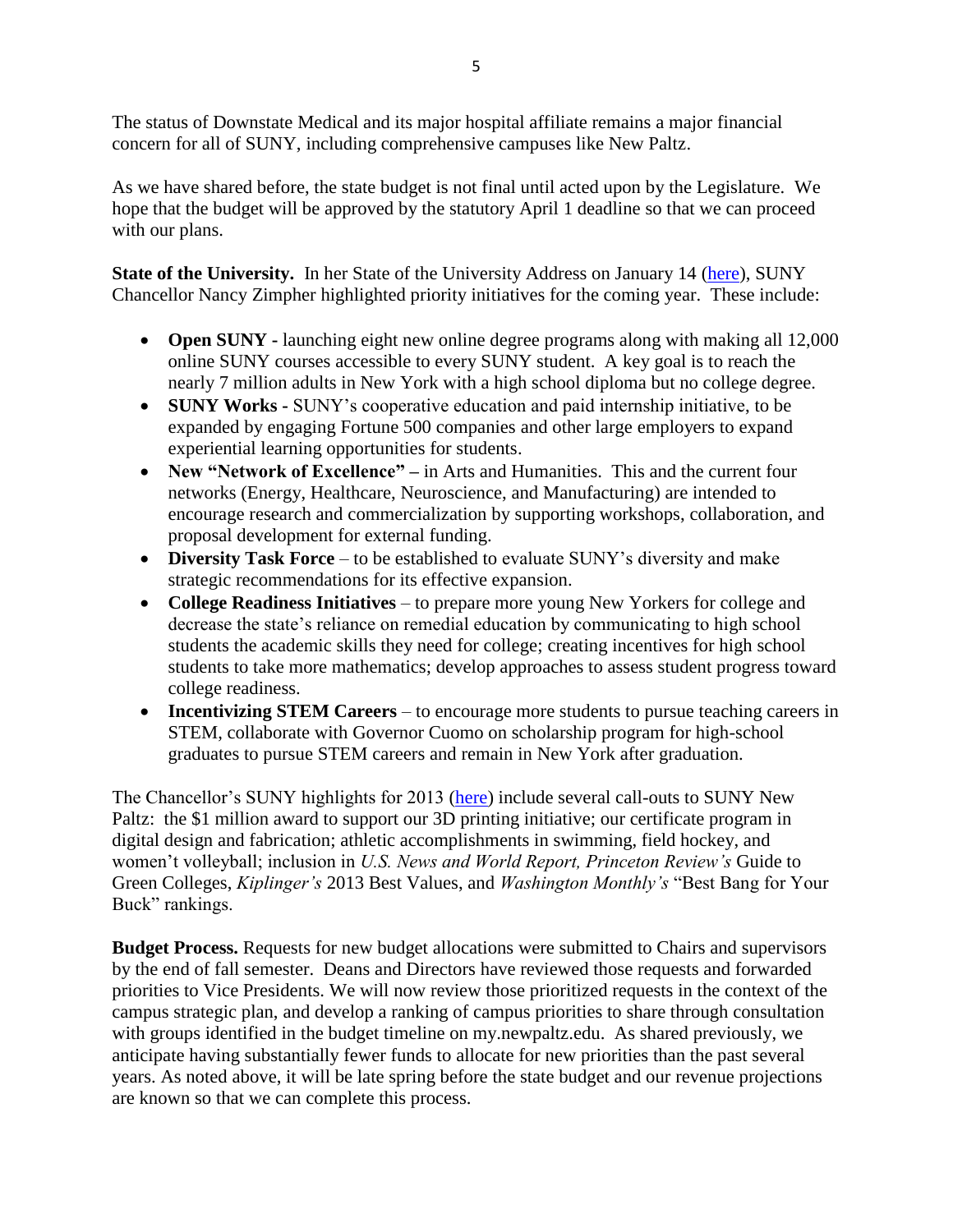**Start-Up NY.** Start-Up NY is the "tax free" economic development program developed by Governor Cuomo to expand existing business and industry and attract new businesses to the state, through partnerships with college and university (especially SUNY) campuses. Those partnerships build on the academic strengths and priorities of each campus.

Each campus's participation in Start-Up NY is guided by a campus plan. We have been learning more about this evolving program and expectations for campus plans. In late December, we submitted our draft campus plan to the Research Foundation and SUNY System for preliminary review. After we revise the document based on that feedback, we will share it for broader comment on and beyond the campus, as stipulated in the program requirements. As outlined in our plan, the primary criteria we will use to select firms to engage with SUNY New Paltz include: alignment with specific elements of our campus mission and ability to enrich academic programs; opportunities for involvement of faculty (e.g., through enhanced research opportunities) and current students (e.g., through internships); and likelihood of hiring appropriately educated and qualified New Paltz graduates. All of these, of course, are above and beyond the requirement to generate positive economic impacts (new jobs). We have had inquiries from companies that may be interested in joining us in this collaboration, in diverse areas including 3D printing, digital media production, software development, and biotechnology.

We have surveyed commercial real estate availability in the vicinity that could be matched with needs of particular companies joining us as partners. This is the approach that we must take because we have virtually no on-campus space to allocate to the program. Indeed, the Governor's program is explicit that space cannot be taken away from existing academic programs for Start-Up NY.

We recently acquired a house and 3.6 acres of land at 82 S. Manheim Blvd., part of which *could*  be made available for Start-Up NY purposes. We have not determined how this property will be used, either for Start-Up or other purposes. The previous owner of this property approached the College about our interest in 2011, well before Start-Up NY. This property – directly across from the Hasbrouck quad – is particularly strategic for future needs of the College. We took advantage of this opportunity, but are not actively seeking property to purchase.

I will keep you apprised as we receive feedback on our draft Start-Up NY plan and as the parameters of this program are clarified. We must approach our participation in this program as long-term: the final date for companies to be accepted into the program is December 31, 2020.

*Poetry Out Loud* **Regional Competition.** SUNY New Paltz will host this event for the Mid-Hudson region on February 6 (6-9 p.m.), CSB Auditorium, as part of a SUNY- coordinated effort that will culminate in the State Finals at SUNY System Administration in Albany on March 4. *Poetry Out Loud* is a national recitation contest, created by the National Endowment for the Arts and the Poetry Foundation and administered in partnership with state arts agencies in all 50 states, the District of Columbia, the U.S. Virgin Islands, and Puerto Rico. The Teachers & Writers Collaborative, The National Endowment for the Arts, the New York State Council on the Arts, and The Poetry Foundation are co-sponsoring this event with SUNY New Paltz. Students from nearly 20 public and private high schools across the Hudson Valley will visit our campus for this event. Samples of the exceptional caliber of recitation that this program inspires may be found [here.](http://www.poetryoutloud.org/poems-and-performance/watch-video)